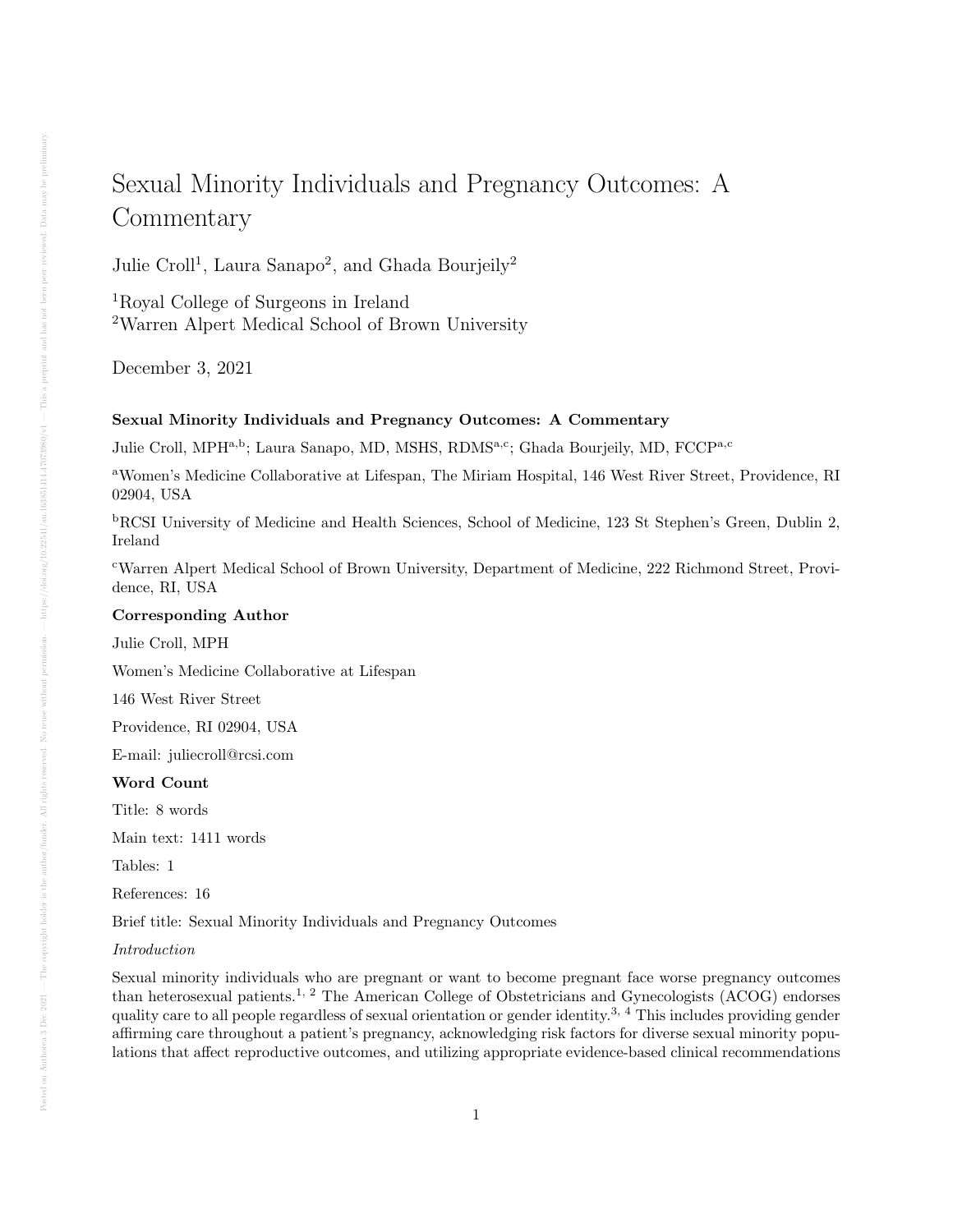to tailor care.3, 4 Despite that, these patients still encounter many barriers to health care and have limited access to obstetric care and fertility clinics.3, 5 As clinicians and scientists, it is crucial that we continue to promote equitable care to pregnant individuals of any background.

The aim of this commentary is to describe pregnancy outcomes of sexual minority individuals, identify research gaps, describe clinical perspectives, and propose future directions from a research, clinical care, and educational perspective.

#### Pregnancy outcomes for lesbian and bisexual women

Sex and gender minority individuals comprise a vast range of sexual preferences that contribute to their specific reproductive needs.<sup>6</sup> Worse outcomes have been reported in sex and gender minority individuals in both their ability to achieve a successful pregnancy, and in perinatal outcomes. Pregnancy success rates are overall poorer as compared to heterosexual women. For lesbian and bisexual women, the pregnancy success rate overall is greatly reduced (9-fold lower in lesbian and 2-fold lower in bisexual patients) as compared to heterosexual women, despite parental wishes to become pregnant.<sup>2, 7</sup> Additionally, sexual minority women are over 12 times more likely to use fertility treatments, with up to 80% of same-sex couples using anonymous sperm donors.<sup>8</sup>Though there are higher success rates of reproductive assistance in lesbians as compared to heterosexual women, both lesbian and bisexual populations reported increased rates of preterm birth (OR 1.84, 95% CI 1.11-3.04) and stillbirth (OR 2.85, 95% CI 1.34-2.35).<sup>1</sup> Pregnant lesbian and bisexual patients also exhibit higher risk for depression (OR 2.85, 95% CI 1.47-5.52) and mental distress with onset in pregnancy (OR 3.13, 95% 1.45-6.75), and are at a higher risk for pre-existing chronic medical conditions (OR 2.09, 95% CI 1.11-3.93) as compared to pregnant heterosexual women, after adjusting for sociodemographic factors.<sup>5</sup> Of note, sexual minority women have equal to or higher rates of unintended pregnancies as compared to heterosexual women, and significantly higher rates of sexual violence.<sup>9</sup>

#### Risk factors for poor obstetric outcomes among lesbian and bisexual women

Risk factors for poor pregnancy outcomes among lesbian and bisexual women remain poorly understood. It has been hypothesized that discrepancies in these outcomes are related to disenfranchised sexual minority status, low socioeconomic status, limited access to health care and health insurance, and limited healthcare services equipped to treat the specific needs of these populations.<sup>3, 10</sup> Even prior to conception, sexual minority women are reported to underutilize routine health care services, including basic services such as screening for sexually transmitted infections, or attending influenza vaccination clinics.<sup>5</sup> All of these factors negatively affect the pregnancy outcomes of lesbian and bisexual women.

# Pregnancy outcomes for transgender and non-binary parents

Much less is known about pregnancy outcomes for transgender and non-binary parents, and many other sex and gender minority populations are left out of the literature entirely.<sup>5</sup> Studies show that transgender men face many obstacles to pregnancy. Barriers include hormone therapy, fertility preservation, birth trauma, gender dysphoria, difficulties in post-partum care, as well as underutilization of contraception, lack of abortion access, and care from healthcare professionals who are equipped to manage their complex hormonal and psychosocial needs prior to, and after birth.10, 11There is less known about non-binary individuals. ACOG has recently recognized how marginalization of transgender and gender diverse communities leads to poor health outcomes, and acknowledged the need to improve training amongst healthcare providers regarding specific reproductive needs of these diverse populations in order to reduce inequities that have traditionally limited access to inclusive healthcare.<sup>4</sup>

# Research gaps

The current literature presents several limitations on this topic. The terminology used over the past ten years to define sexual minority individuals has been quite heterogeneous and inconsistent limiting the ability to perform adequate data synthesis to assess the state of the science, identify gaps or suggest adequate clinical recommendations.<sup>4</sup> Lack of consistent terminology also affects the possibility of performing national population studies. Only in 2020, the United States Census Bureau attempted to remedy the lack of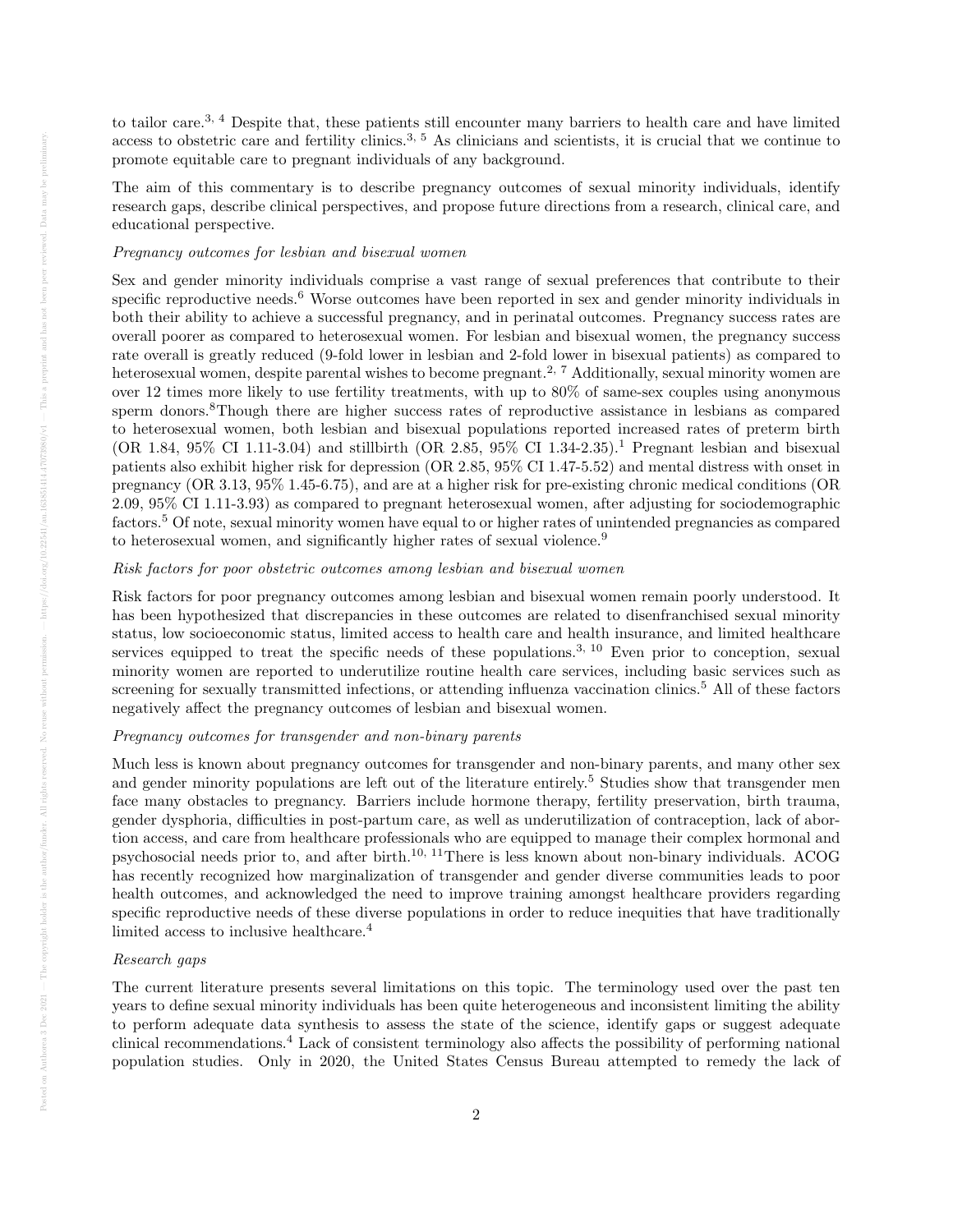data on sexual minority individuals, by including responses from the lesbian, gay, bisexual, transgender, or queer community and persons in a same-sex relationship.<sup>12</sup> Additional limitations are that previous studies have focused more on sexual behaviors and risk of pregnancy rather than health, access to care, or pregnancy outcomes in this population.<sup>5</sup> Other factors to be considered are the paucity of prospective studies on this research topic, and difficulty in recruiting sexual minority patients due to their limited access to health care and academic centers, as well as possible stigma that these individuals experience.<sup>4</sup> All of these limitations affect the information and knowledge available to health care providers, advocates, policymakers, and researchers. For the healthcare provider, this translates into limited training. In 2018, less than half of board-certified American obstetricians-gynecologists reported having any training with regards to care for sexual minority patients.<sup>10</sup>

#### Clinical perspectives

From a clinical perspective, it is important to emphasize that sexual minority individuals may approach perinatal and reproductive care with higher levels of anxiety compared to heterosexual women.<sup>13</sup> Both sexual minority and heterosexual pregnant patients may experience fear of childbirth, which refers to fear caused by different events, such as becoming pregnant, being pregnant, or giving birth.<sup>13</sup> However, sexual minority individuals may also experience discrimination which can ultimately lead to higher levels of perinatal stress.<sup>13</sup> Therefore, prenatal clinics should be more inclusive, as recently advocated by ACOG<sup>4</sup> This can be obtained by promoting training and education among all medical and non-medical staff, regarding aspects of a prenatal care visit of sexual minority individuals. Added to the above stressors are the logistical issues of financing reproductive care: from assisted reproductive technology procedures like in vitro fertilization to finding healthcare professionals trained in the diverse needs of this population, pregnancy for sexual minority individuals is costly.1, 7 The creation of multidisciplinary services and collaboration with policymakers to make prenatal care more affordable is crucial, similarly to what has been advocated for transgender and nonbinary pediatric patients.14Multidisciplinary prenatal clinics in this population would include obstetricians, midwives, lactation consultants, psychologists, psychiatrics, social workers and medical subspecialists as needed, with expertise in pregnant sexual minority individuals, and would facilitate the delivery of much needed physical and mental health services.

# Future directions

Based on the described gaps in clinical care, research, and educational, we propose several key points for future directions in these areas (Box 1). It is essential for researchers to educate themselves on the use of the correct terminology more consistently in order to curate future knowledge that would be of value to clinicians. Research priorities would include the examination of discrepancies in pregnancy outcomes and associated predictors and risk factors, utilize qualitative methods to examine prenatal care experiences and identify barriers to care, and assess interventions aimed at improving access to care as well as perinatal and pregnancy success outcomes. Similarly to mandates to include women and sex as a biological variable in research proposals instituted in the past couple of decades by some governmental funding bodies, sexual minority individuals should only be excluded for scientific reasons rather than convenience. In regard to clinical care, efforts should be made to create an inclusive environment, with presence of multidisciplinary clinical teams at least at larger medical centers to provide appropriate patient care before, during and after pregnancy. From an educational point of view, training on sex and gender minority individuals should be incorporated in medical school curricula, in obstetrics and gynecology graduate medical education, and into subspecialty care at all levels. Finally, from a societal standpoint, we need to rise above societal stigmas that feed into the disenfranchisement of this population and impact health in general, and mental health of sexual minority populations.

Research Require justification for exclusion of sexual minority individuals from studies Fund studies focused on perinatal

Box 1. Key points for future directions in gender inclusive research, care, and education in reproductive health of sexual minority individuals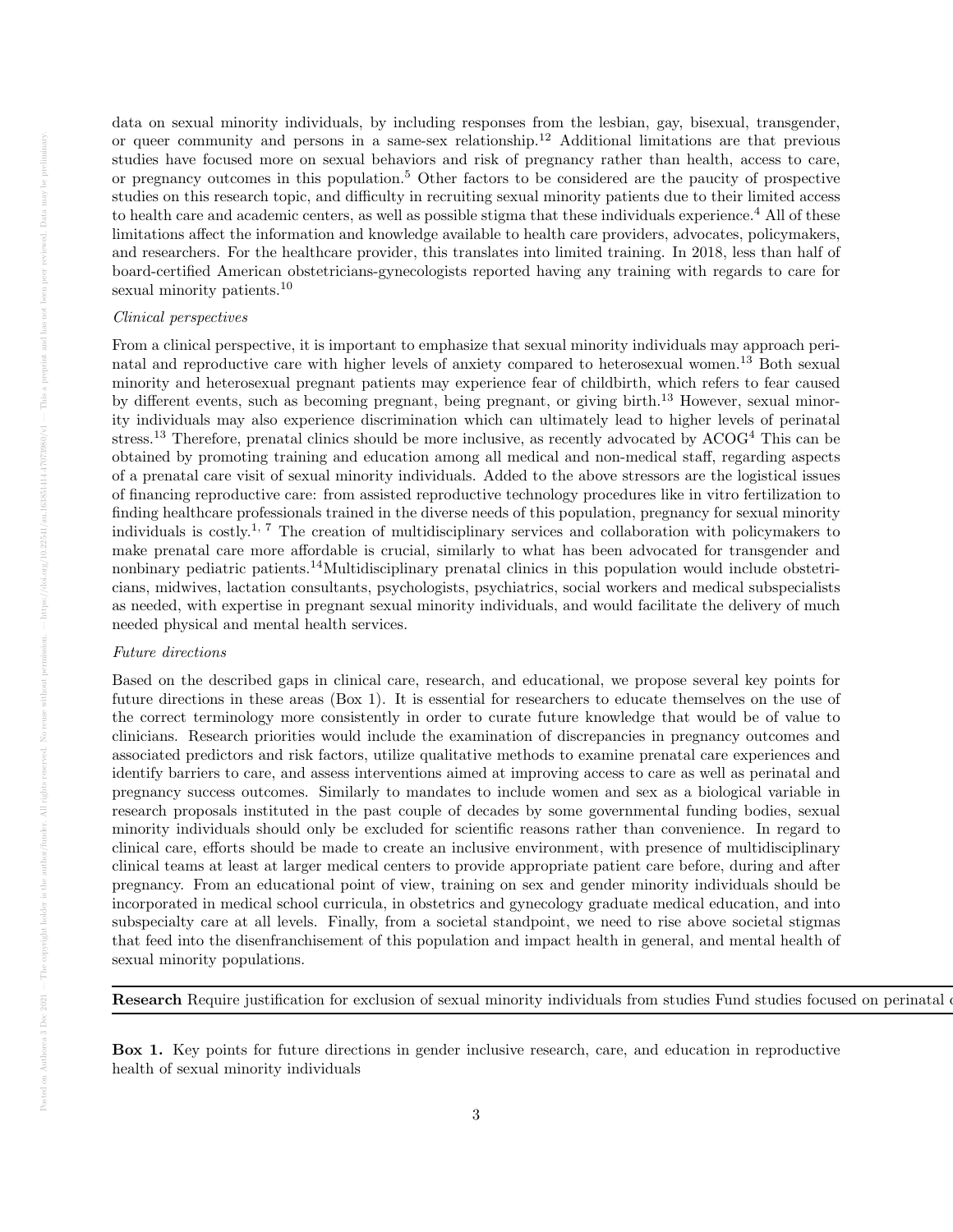#### Concluding remarks

Equitable prenatal care for sex and gender minority individuals is not a given with regards to the pregnant patient. While physicians are bound to do no harm, disparities in reproductive healthcare remain prevalent.1, 4, 10 Sexual minority individuals deserve the same level of reproductive autonomy and healthcare access that is given to heterosexual patients, and we must continue to build the physical, emotional, and psychosocial structures necessary to provide comprehensive gender affirming quality care.

# Acknowledgements

The authors have no acknowledgements to disclose.

#### Disclosure of Interests

Dr. Boujeily has received grant funding from the National Institute of Child Health and Human Development (NICHD) and the National Heart, Lung, and Blood Institute (NHLBI).

Dr. Sanapo has received grant funding from the Rhode Island Foundation.

#### Conflicts of interest

The authors have no conflicts of interest to disclose.

#### Contribution to Authorship

Concept and design: JC and LS. Writing and preparation of manuscript: JC, LS, and GB. Critical revision of the manuscript for intellectual content: JC, LS, and GB. Administrative, technical, or material support: JC, LS, and GB.

#### Funding

None

#### References

1. Everett BG, Kominiarek MA, Mollborn S, Adkins DE, Hughes TL. Sexual Orientation Disparities in Pregnancy and Infant Outcomes. Matern Child Health J. 2019 Jan;23(1):72-81.

2. Hodson K, Meads C, Bewley S. Lesbian and bisexual women's likelihood of becoming pregnant: a systematic review and meta-analysis. BJOG. 2017 Feb;124(3):393-402.

3. ACOG Committee Opinion No. 525: Health care for lesbians and bisexual women. Obstet Gynecol. 2012 May; 119(5): 1077-80.

4. Health Care for Transgender and Gender Diverse Individuals: ACOG Committee Opinion, Number 823. Obstet Gynecol. 2021 Mar 1;137(3):e75-e88.

5. Gonzales G, Quinones N, Attanasio L. Health and Access to Care among Reproductive-Age Women by Sexual Orientation and Pregnancy Status. Womens Health Issues. 2019 Jan-Feb;29(1):8-16.

6. Januwalla AA, Goldberg AE, Flanders CE, Yudin MH, Ross LE. Reproductive and Pregnancy Experiences of Diverse Sexual Minority Women: A Descriptive Exploratory Study. Matern Child Health J. 2019 Aug;23(8):1071-1078.

7. Carpenter E, Everett BG, Greene MZ, Haider S, Hendrick CE, Higgins JA. Pregnancy (im)possibilities: identifying factors that influence sexual minority women's pregnancy desires. Soc Work Health Care. 2020 Mar; 59(3): 180-198.

8. Downing JM. Pathways to pregnancy for sexual minority women in same-sex marriages. Am J Obstet Gynecol. 2019 Sep;221(3):281-282.